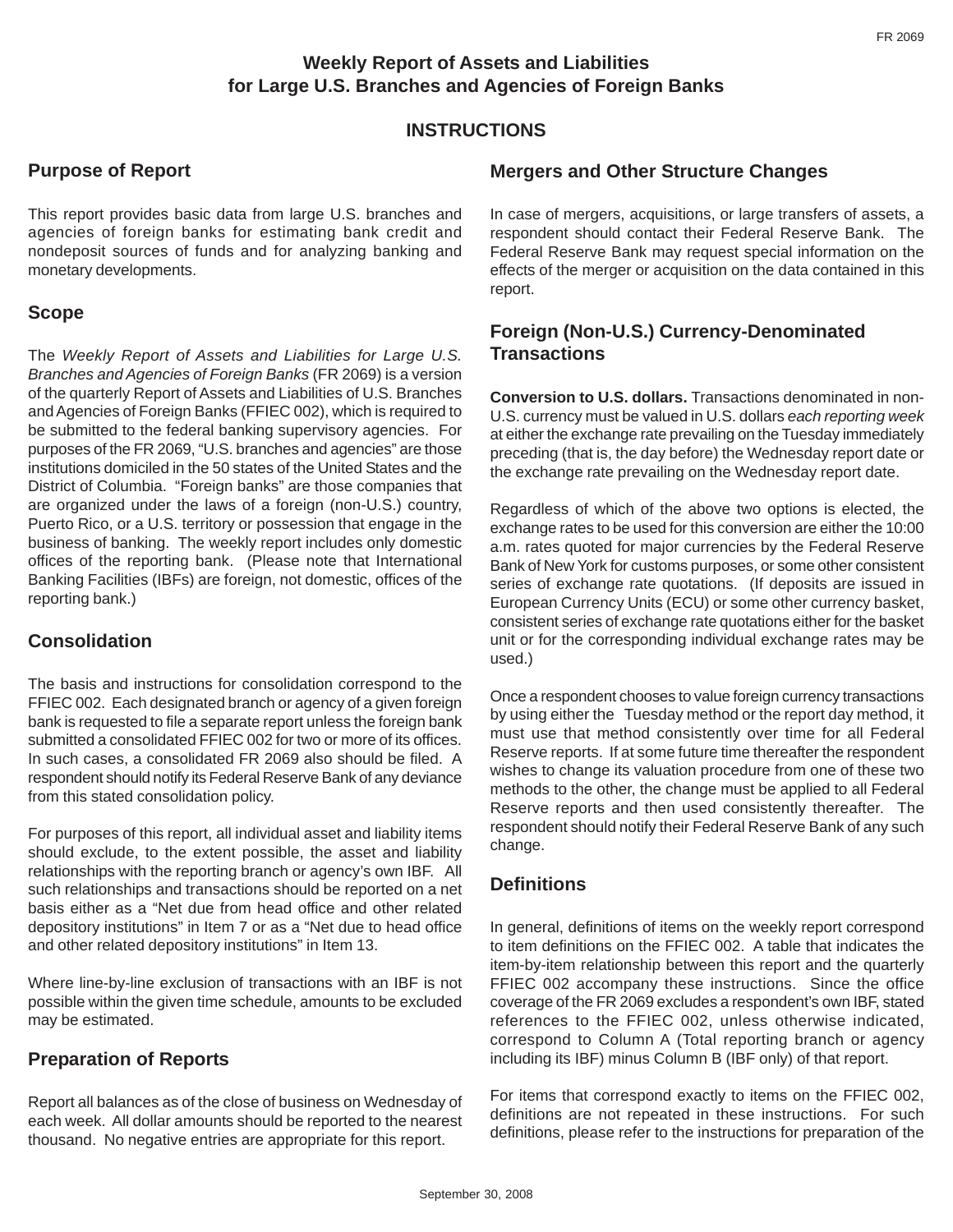FFIEC 002. For items that do not correspond exactly to FFIEC 002 items, or where additional instructions are needed, specific instructions are provided below.

#### **Supplementary Instructions**

**Item 2. Trading assets.** U.S. Treasury securities and U.S. Government agency obligations held in trading assets should be reported in item 2.a. All other assets held in trading assets should be reported in item 2.b., including derivatives with a positive fair value held for trading purposes and loans measured at fair value held in trading assets.

**Item 4.a. Federal Funds sold and securities purchased under agreements to resell: with depository institutions in the U.S. (including U.S. branches and agencies of foreign banks).** This item differs from Schedule RAL, items 1.d.1(a) and 1.d.2(a) on the FFIEC 002, which include only commercial banks in the U.S.

**Item 4.c. Federal Funds sold and securities purchased under agreements to resell: with others.** This item includes transactions with Federal Home Loan Banks.

**Item 5. Loans and leases.** In conformity with their treatment on the FFIEC 002, loans (items 5.a(1) through 5.f) should be reported net of unearned income to the extend possible. Netting for any remaining unearned income (as is done on Schedule C, Part 1, item 10 of the FFIEC 002) should be performed on FR 2069 item 5.f "All other loans." (That is, FR 2069 item 5.f should be reduced by the amount of any remaining unearned income.)

**Item 5.b. Loans to, and acceptances of, commercial banks in the U.S (including U.S. branches and agencies of foreign banks).** For the definition of "Commercial banks in the U.S.," please refer to the Glossary section of the FFIEC 002 instructions.

**Item 5.f. All other loans.** This item includes all loans and leases as reported on Schedule C of the FFIEC 002 and not reported in items 5.a(1) through 5.e of this report. Note that this item includes several items that are reported separately on the FFIEC 002: loans to other (nonbank) depository institutions in the U.S., loans to banks in foreign countries, loans to foreign governments and official institutions, and lease financing receivables (net of unearned income). Consistent with the FFIEC 002, this item includes loans to nonbank financial institutions, loans to finance agricultural production and other loans to farmers, obligations (other than securities) of state and political subdivisions in the U.S., and loans to individuals for personal expenditures.

All other loans also include certain unplanned overdrafts. Overdrafts are either planned or unplanned. Unplanned overdrafts occur when a depository institution honors a check or draft drawn against a deposit account containing insufficient funds and there is no advance contractual agreement to honor the check or draft. Unplanned overdrafts should be reported in item 5.f, "All other loans," except if the overdrawn depositor is a commercial bank in the United States. Unplanned overdrafts in this account should be reported in item 5.b, "Loans to, and acceptances of, commercial banks."

Also, see instructions above for item 5 for treatment of unearned income.

**Items 7 and 13. Net due from/due to head office and other related depository institutions in the U.S. and in foreign countries.** For the reporting branch or agency, excluding its IBF, report only a single net position in either item 7 or 13 that represents its net position with the head office and related depository institutions. NOTE: The net due from/due to position of the reporting branch or agency's own IBF with other related depository institutions is to be excluded from these items. The position of the reporting branch or agency with its own IBF is to be reflected in the overall net due from/due to position of the branch or agency. If the single net amount is a net due from, it should be entered in item 7; if the single net amount is a net due to, it should be entered in item 13. Under no circumstances should an amount be reported in both items 7 and 13.

**Item 10. Borrowings.** This item consists of demand notes issued to the U.S. Treasury, federal funds purchased and securities sold under agreements to repurchase, and other borrowed money. Borrowings to be included in item 10 of the FR 2069 are equivalent to FFIEC 002 items (see attached tables).

For item 10.a, see the Glossary section of the FFIEC 002 instructions for the definition of "Commercial Banks in the U.S."

For item 10.b, include borrowings from all other entities, including a Federal Reserve Bank or Federal Home Loan Bank.

**Item 14. Total liabilities.** If the reporting branch or agency has an IBF, then "Total assets," item 8, and "Total liabilities," item 14, of the FR 2069 may not equal their counterparts in the FFIEC 002 (Schedule RAL, items 3 and 6, respectively) owing to the exclusion of the IBF's balances on the FR 2069 (except to the extent that they are included in items 7 or 13).

**Item M.1. Derivatives with a positive fair value held for trading purposes (included in 2.b above).** The frequency with which derivatives with a positive fair value held for trading purposes are restated (marked to market) may differ across reporting branches and agencies. Those that revalue weekly should report the appropriate amount each week in item M.1. Those that revalue less frequently should report the most recent value of "derivatives with a positive fair value held for trading purposes" until a new value becomes available.

I**tem M.2. Derivatives with a negative fair value held for trading purposes (included in item 11 above).** The frequency with which derivatives with a negative fair value held for trading purposes are restated (marked to market) may differ across reporting branches and agencies. Those that revalue weekly should report the appropriate amount each week in item M.2. Those that revalue less frequently should report the most recent value of "derivatives with a negative fair value held for trading purposes" until a new value becomes available.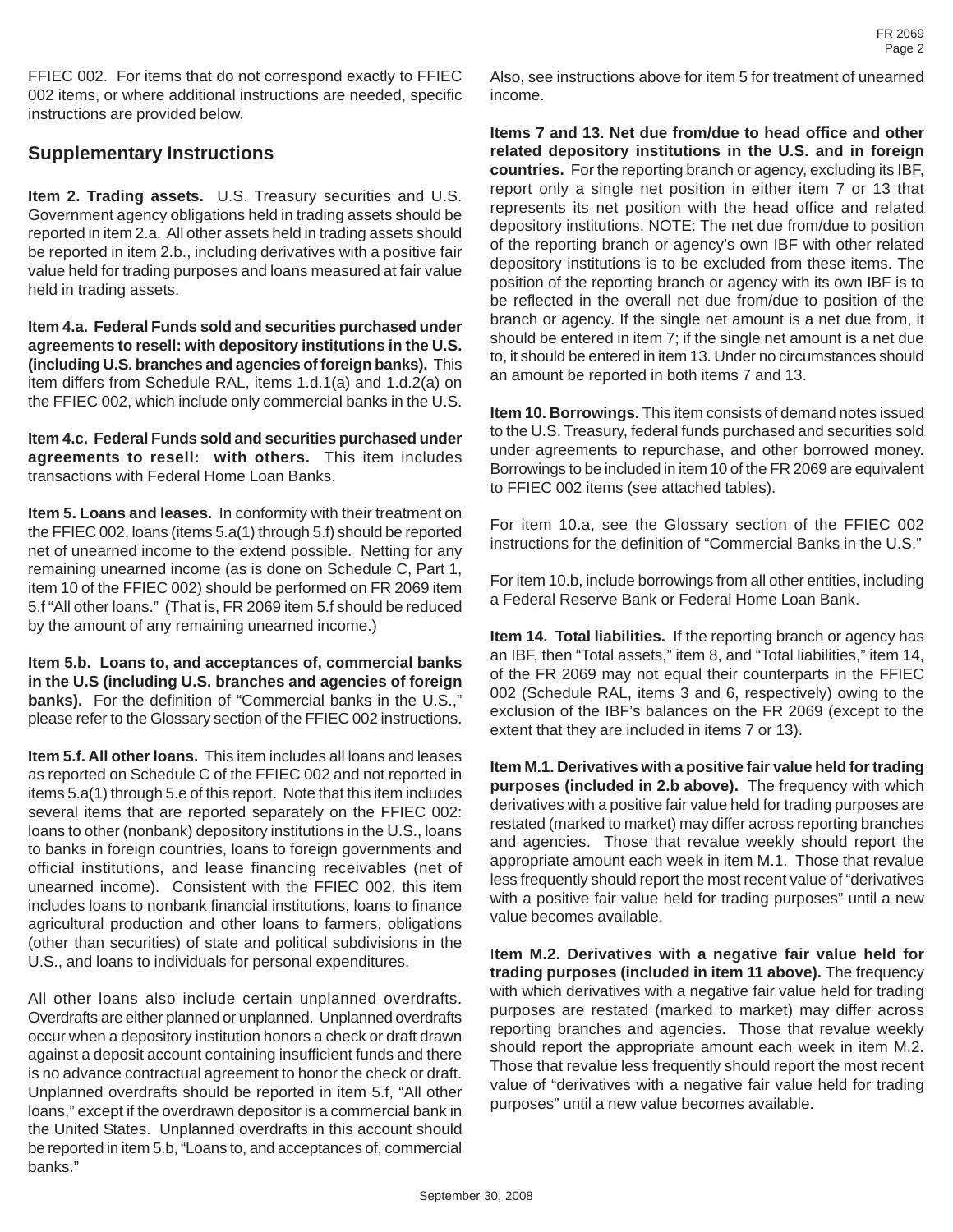| Relationship of FR 2069 Items to Items on the Report of Assets and Liabilities |                                                            |  |  |  |
|--------------------------------------------------------------------------------|------------------------------------------------------------|--|--|--|
|                                                                                | of U.S. Branches and Agencies of Foreign Banks (FFIEC 002) |  |  |  |

| FR 2069               | <b>FFIEC 002</b> |                                                                                                           |  |  |
|-----------------------|------------------|-----------------------------------------------------------------------------------------------------------|--|--|
| <b>ASSETS</b>         |                  |                                                                                                           |  |  |
| Item 1                | RAL.             | Column A minus Column B, Item 1.a                                                                         |  |  |
| Item 2.a <sup>1</sup> | RAL,             | Column A minus Column B, Item 1.f(1)                                                                      |  |  |
| Item $2.b1$           | RAL,             | Column A minus Column B, Item 1.f(2)                                                                      |  |  |
| Item 3.a              | RAL,             | Column A, Items $1.b(1) + 1.b(2) + Column A$ minus Column B, Item $1.c(2)a$                               |  |  |
| Item 3.b              | RAL,             | Column A minus Column B, Items $1.c(1) + 1c(2)b + 1.c(3) + 1.c(4)$                                        |  |  |
| Item 4.a <sup>1</sup> | RAL,             | Column A minus Column B, Items $1.d(1)(a) + 1.d(2)(a) + other depository institutions$<br>in the U.S.     |  |  |
| Item 4.b              | RAL,             | Column A minus Column B, Items $1.d(1)(b) + 1.d(2)(b)$                                                    |  |  |
| Item 4.c <sup>1</sup> | RAL,             | Column A minus Column B, Items $1.d(1)(c) + 1.d(2)(c)$ minus other depository<br>institutions in the U.S. |  |  |
| Item 5.a              | C,               | Part I, Column A minus Column B, Items $1.a + 1.b + 1.c(1) + 1.c(2) + 1.d + 1.e$                          |  |  |
| Item $5.b1$           | C,               | Part I, Column A minus Column B, Items 2.a(1) + 2.a(2)                                                    |  |  |
| Item 5.c              | C,               | Part I, Column A minus Column B, Item 7                                                                   |  |  |
| Item 5.d              |                  | Not applicable                                                                                            |  |  |
| Item 5.e              | C,               | Part I, Column A minus Column B, Items 4.a + 4.b                                                          |  |  |
| Item $5.f1$           | С,               | Part I, Column A minus Column B, Items $2.b + 2.c(1) + 2.c(2) + 3 + 6 + 8 + 9.a +$<br>9.b minus 10        |  |  |
| Item 6                | RAL,             | Column A minus Column B, Item 1.h                                                                         |  |  |
| Item $71$             | RAL,             | Column A, Item 2.a minus Column B, Item 2.b                                                               |  |  |
| Item 8                | RAL,             | Column A minus Column B, Item 1.i + Column A, Item 2.a minus Column B, Item 2.b                           |  |  |